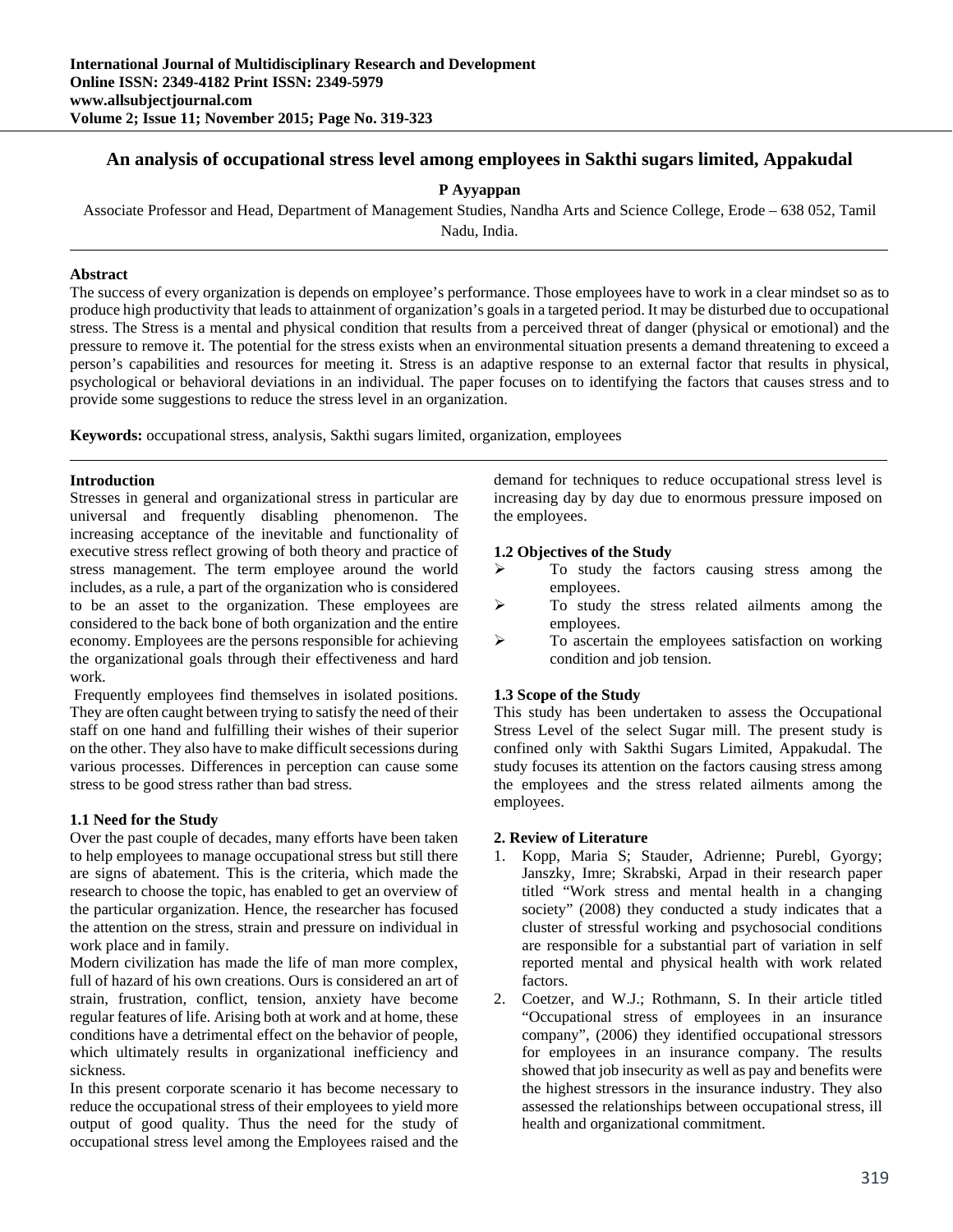3. Yates, and Iva in their research work titled "Reducing Occupational Stress", (2005) the survey explains in detail that 40% of worker in a manufacturing company reported that their job was very stressful and another 25% expressed that this job was extremely increasing the stress towards their family life, this survey has identified various job conditions that can be adopted to maintain a stress less work life which leads to a stress less family life.

## **3. Data and Methodology**

This study is focused on accurate description of the variables resent in the problem. The researcher by adopting descriptive study aims at Evolving new insight and ideas to formulate a complete and comprehensive picture of stress affecting the efficiency of employees.

To carry out the study, samples of 140 employees were taken out of 1400 employees from Sakthi sugars Ltd. at Appakudal. Primary data is the data gathered directly from respondents through questionnaire as the tool for fulfillment of study and also Secondary data has been collected from websites and magazines etc.

## **3.1Statistical tools applied for the analysis:**

- $\triangleright$  Chi-square test
- Correlation

## **4. Data Analysis**

H0: There is no relationship between Work Overload and Job Tension

H1: There exists relationship between Work Overload and Job Tension

**Table 4.1:** Chi-Square Analysis for Work Overload and Job Tension

| Work<br>Overload<br><b>Job Tension</b> | Agree | <b>Disagree</b> | No<br>opinion | Row<br><b>Total</b> |
|----------------------------------------|-------|-----------------|---------------|---------------------|
| Always                                 | 13    |                 |               | 18                  |
| Sometimes                              | 90    | 15              |               | 109                 |
| Never                                  |       |                 |               | 13                  |
| Column-total                           | 110   | 21              |               | 140                 |

| <b>Observed</b><br>Frequency (o) | <b>Expected</b><br><b>Frequency</b> (E) | $O-E$   | $(O-)$<br>$E)^2$ | (O <sub>1</sub> )<br>$E)^2/E$ |  |  |  |  |  |
|----------------------------------|-----------------------------------------|---------|------------------|-------------------------------|--|--|--|--|--|
| 13                               | 14.15                                   | $-1.15$ | 1.32             | 0.09                          |  |  |  |  |  |
| $\overline{c}$                   | 2.7                                     | $-0.7$  | 0.49             | 0.19                          |  |  |  |  |  |
| 3                                | 1.15                                    | 1.85    | 3.42             | 2.97                          |  |  |  |  |  |
| 90                               | 85.64                                   | 4.36    | 19.01            | 0.23                          |  |  |  |  |  |
| 15                               | 16.35                                   | $-1.35$ | $-1.82$          | 0.11                          |  |  |  |  |  |
| 4                                | 7.00                                    | $-3.00$ | 9.00             | 1.28                          |  |  |  |  |  |
| 7                                | 10.22                                   | $-3.22$ | 10.36            | 1.01                          |  |  |  |  |  |
| 4                                | 1.95                                    | 2.05    | 4.20             | 2.15                          |  |  |  |  |  |
| $\overline{c}$                   | 0.84                                    | 1.16    | 1.34             | 1.60                          |  |  |  |  |  |
| Total                            |                                         |         |                  |                               |  |  |  |  |  |

Calculation of the Expected Frequency

Expected Frequency Expected Frequency = RT\*CT/N

Similarly the calculations for the remaining expected values were carried out.

| Calculated value of chi-square $\lambda^2$ | $=$ | 9.64            |  |
|--------------------------------------------|-----|-----------------|--|
| Degree of Freedom                          | $=$ | $(r-1)$ $(c-1)$ |  |
|                                            | $=$ | $(3-1)$ $(3-1)$ |  |
| Level of Significance                      |     | 5%              |  |
| Table Value                                |     | 949             |  |

Since the calculated value of chi-square is higher than the table value, Ho is rejected at 5% level of significance.

There is significant relationship between Work Overload and Job Tension.

Therefore, it can be concluded by saying that Work Overload has significant relationship with stress.

Ho: There is no relationship between Insomnia and Job Tension

H1: There exists relationship between Insomnia and Job Tension

**Table 4.2:** Chi-Square Analysis for Insomnia and Job Tension

| <b>Insomnia</b><br><b>Job tension</b> | Agree | <b>Disagree</b> | <b>No Opinion</b> | <b>Row</b> total |
|---------------------------------------|-------|-----------------|-------------------|------------------|
| Always                                | 16    |                 |                   | 28               |
| Sometimes                             | 54    |                 | 13                | 94               |
| Never                                 |       |                 |                   | 18               |
| Column-total                          | 74    |                 | 27                | 140              |

| <b>Observed</b><br>Frequency $(O)$ | <b>Expected</b><br><b>Frequency</b> (E) | $O-E$   | $(O-)$<br>$E)^2$ | $(O-E)^2$<br>Æ |
|------------------------------------|-----------------------------------------|---------|------------------|----------------|
| 16                                 | 14.8                                    | 1.2     | 1.44             | 0.09           |
| 7                                  | 7.8                                     | $-0.8$  | 0.64             | 0.08           |
| 5                                  | 5.4                                     | $-0.4$  | 0.16             | 0.02           |
| 54                                 | 49.69                                   | 4.31    | 18.57            | 0.37           |
| 27                                 | 26.19                                   | 0.81    | 0.65             | 0.02           |
| 13                                 | 18.13                                   | $-5.13$ | 26.31            | 1.45           |
| 4                                  | 9.51                                    | $-5.51$ | 30.36            | 3.19           |
| 5                                  | 5.01                                    | $-0.01$ | 0.0001           | 0.00002        |
| 9                                  | 3.47                                    | 5.53    | 30.58            | 8.81           |
|                                    | 14.0645                                 |         |                  |                |

Calculation of the Expected Frequency :

## *Expected frequency Expected frequency = RT\*CT/N*

Similarly the calculations for the remaining expected values were carried out.

| Calculated value of chi-square $\lambda^2$ | $= 14.0645$      |  |  |  |
|--------------------------------------------|------------------|--|--|--|
| Degree of Freedom                          | $=$ (r-1) (c-1)  |  |  |  |
|                                            | $(3-1)(3-1) = 4$ |  |  |  |
| Level of significance                      | $= 5\%$          |  |  |  |
| Table value                                | $= 9.49$         |  |  |  |
| $\alpha$ 1 1 1 1 1                         | $\cdots$         |  |  |  |

Since the calculated value of chi-square is higher than the table value, Ho is rejected at 5% level of significance.

There is significant relationship between Insomnia and Job Tension.

Therefore, it can be concluded by saying that Insomnia has significant relationship with stress.

Ho: There is no relationship between Working Condition and Job Tension

H1: There exists relationship between Working Condition and Job Tension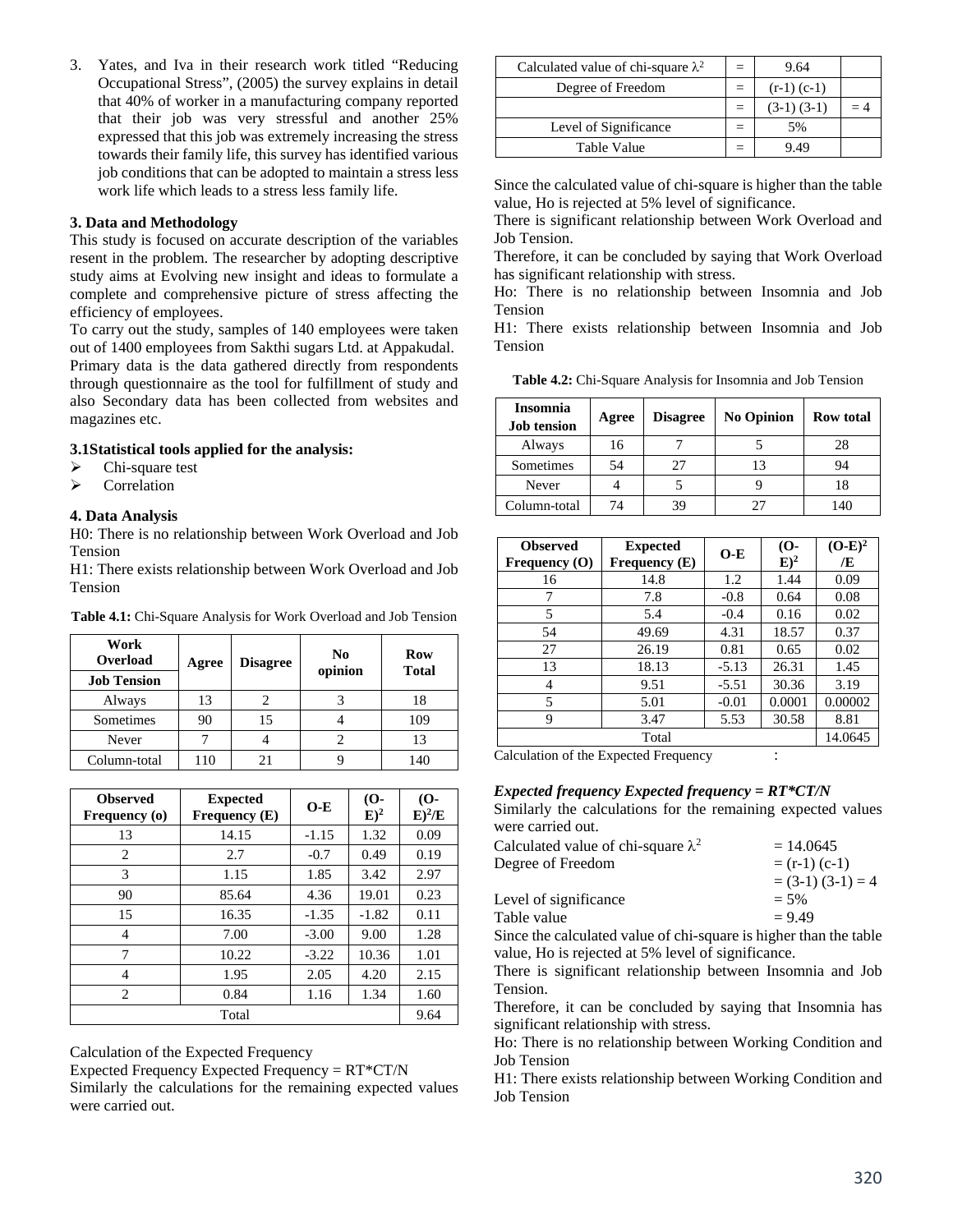**Table 4.3:** Chi-Square Analysis for Working Condition and Job Tension

| <b>Working Condition Job Tension</b> | Agree                            | <b>Disagree</b> | No Opinion | <b>Row Total</b> |  |  |  |  |
|--------------------------------------|----------------------------------|-----------------|------------|------------------|--|--|--|--|
| Always                               | 4                                | 14              | 2          | 20               |  |  |  |  |
| Sometimes                            | 54                               | 27              | 13         | 106              |  |  |  |  |
| Never                                | 2                                | 10              | 2          | 14               |  |  |  |  |
| Column-total                         | 39                               | 84              | 17         | 140              |  |  |  |  |
| <b>Observed Frequency (O)</b>        | <b>Expected</b><br>Frequency (E) | $O-E$           | $(O-E)^2$  | $(O-E)^2/E$      |  |  |  |  |
| $\overline{4}$                       | 5.57                             | $-1.57$         | 2.46       | 0.44             |  |  |  |  |
| 14                                   | 12                               | 2               | 4          | 0.33             |  |  |  |  |
| 2                                    | 2.43                             | $-0.43$<br>0.18 |            | 0.07             |  |  |  |  |
| 33                                   | 29.53                            | 3.47            | 12.04      | 0.40             |  |  |  |  |
| 60                                   | 63.6                             | $-3.6$          | 12.96      | 0.20             |  |  |  |  |
| 13                                   | 12.87                            | 0.13            | 0.01       | 0.0013           |  |  |  |  |
| $\overline{2}$                       | 3.9                              | $-1.9$          | 3.61       | 0.92             |  |  |  |  |
| 10                                   | 8.4                              | 1.6             | 2.56       | 0.30             |  |  |  |  |
| $\overline{c}$                       | 1.7                              | 0.3             | 0.09       | 0.05             |  |  |  |  |
| Total                                |                                  |                 |            |                  |  |  |  |  |

Calculation of the Expected Frequency :

#### *Expected Frequency Expected frequency = RT\*CT/N*

Similarly the calculations for the remaining expected values were carried out.

| Calculated value of chi-square $\lambda^2$ | $= 2.74$         |
|--------------------------------------------|------------------|
| Degree of Freedom                          | $=$ (r-1) (c-1)  |
|                                            | $(3-1)(3-1) = 4$ |
| Level of significance                      | $= 5\%$          |
| Table value                                | $= 9.49$         |

Since the calculated value of chi-square is less than the table value, Ho is accepted at 5% level of significance.

There is no significant relationship between working condition and job tension.

Therefore, it can be concluded by saying that working condition has no significant relationship with stress.

#### **Correlation Analysis**

**Table 4.4:** Table showing the association of significant between Cordial relationship with other departments and Relationship with Family members

|       | Xi  |     | 51<br>76         |             |               | 13            |                       |  |
|-------|-----|-----|------------------|-------------|---------------|---------------|-----------------------|--|
|       | Уi  |     | 73               |             | 36            |               | 31                    |  |
|       |     |     |                  |             |               |               |                       |  |
|       | Xi  |     |                  | ٠           |               |               | $\sim$ $\sim$         |  |
|       |     | Уi  | $(x_i - x)$      | $(y_i - y)$ | $(x_i - x)^2$ | $(y_i - y)^2$ | $(x_i - x) (y_i - y)$ |  |
|       | 51  | 73  | 4.33             | 26.33       | 18.75         | 693.27        | 105.32                |  |
|       | 76  | 36  | 29.34            | $-10.67$    | 860.84        | 113.85        | $-313.06$             |  |
|       | 13  | 31  | $-33.67$         | $-15.67$    | 1133.67       | 245.55        | 527.61                |  |
| Total | 140 | 140 | $\boldsymbol{0}$ |             | 2013.26       | 1052.67       | 319.87                |  |

 $\overline{a}$  $x = 46.67$ 

 $\overline{a}$  $y = 46.67$ 

 $\overline{a}$  $(x_i - x)^2 = 2013.26$ 

 $\overline{a}$  $(y_i - y)^2 = 1052.67$ 

 $=$  $(x_i - x) (y_i - y) = 319.87$ 

$$
r=0.2197
$$

As the value of r (correlation) is resulted in positive, it is concluded that there is close positive correlation between Cordial relationship with other departments and Relationship with Family members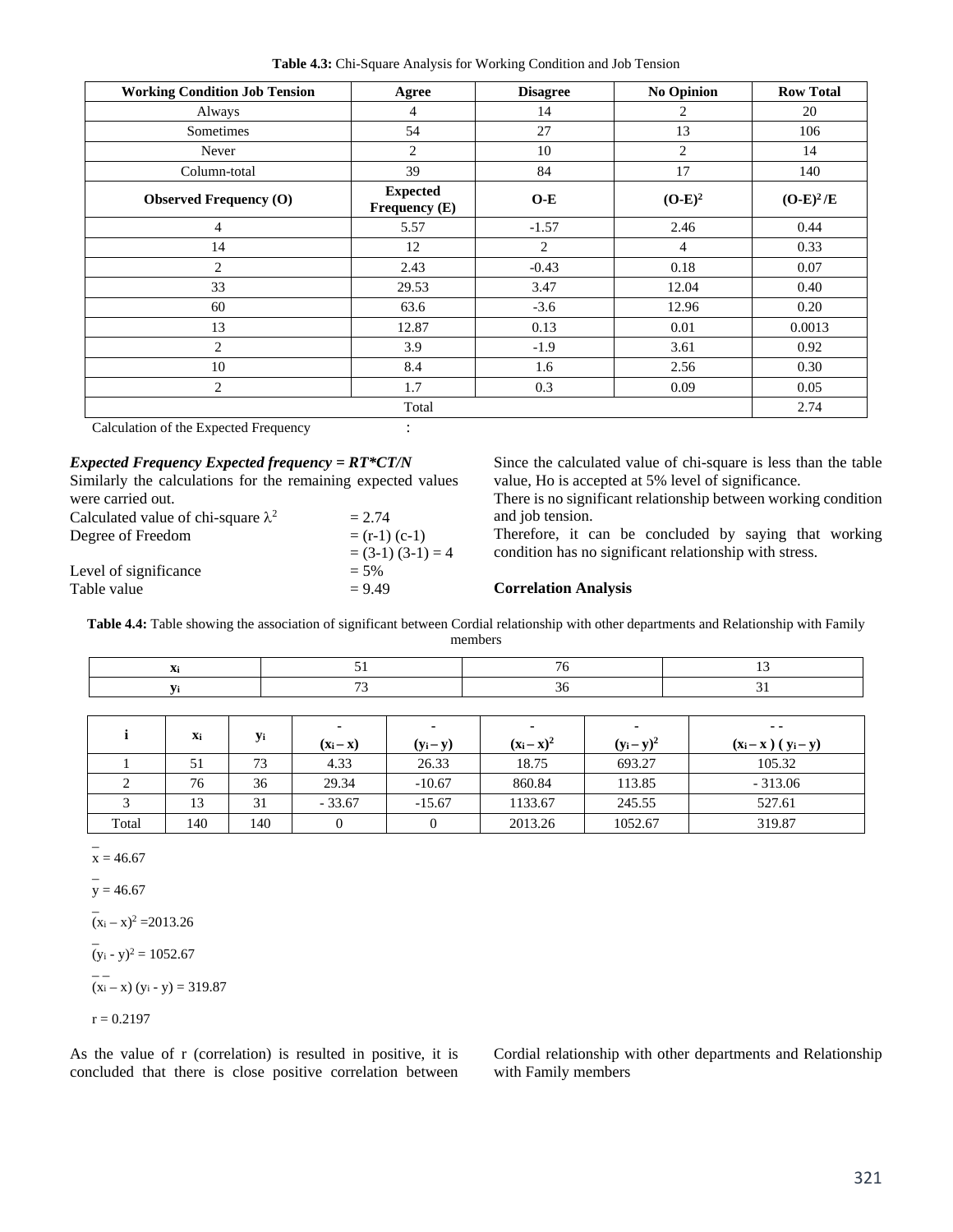**Table 4.5:** Table showing the association of significant between Cordial relationship with other departments and Relationship with Friends/Relatives

|       | Xi  |     | 51          |             | 76            |               | 13                                     |
|-------|-----|-----|-------------|-------------|---------------|---------------|----------------------------------------|
|       | Vi  |     | 70<br>70    |             |               |               |                                        |
|       |     |     |             |             |               |               |                                        |
|       | Xi  | yi  | $(x_i - x)$ | $(y_i - y)$ | $(x_i - x)^2$ | $(y_i - y)^2$ | $\sim$ $\sim$<br>$(x_i - x) (y_i - y)$ |
|       | 51  | 70  | 4.33        | 23.33       | 18.75         | 544.29        | 101.02                                 |
|       | 76  | 70  | 29.34       | 23.34       | 860.84        | 544.76        | 684.80                                 |
|       | 13  |     | $-33.67$    | $-46.67$    | 1133.67       | 2178.09       | 1571.39                                |
| Total | 140 | 140 | $\theta$    |             | 2013.26       | 3267.14       | 2357.21                                |

 $\overline{a}$  $x = 46.67$  $\overline{a}$  $y = 46.67$  $\overline{a}$  $(x_i - x)^2 = 2013.26$  $\overline{a}$  $(y_i - y)^2 = 3267.14$  $\overline{a}$  $(x_i - x) (y_i - y) = 2357.21$  $r = 0.9190$ 

As the value of (correlation) is resulted in positive, it is concluded that there is close positive correlation between Cordial relationship with other departments and Relationship with Friends/Relatives.

## **5. Summary of Findings**

- 1. From the analysis that, 14.28% of the respondents always feel job tension due to working condition,
- 2. The study reveals that, 17.86% undergo stress due to administrative practice
- 3. The study revels 45.72% of the respondents undergo stress when there is role ambiguity.
- 4. From the analysis only 32.14% of the respondents agree that lack of participation in decision-making causes stress 62.86% of the respondents disagree that lack of participation in decision making.
- 5. The study reveals that 59.28% of the respondents agree that an inadequate financial resource leads to stress.
- 6. The study reveals that 70% of the respondents agree that travelling produce stress
- 7. The study reveals that 52.86% of the respondents undergo stress with leads to insomnia, 35.71% of the respondents undergo stress due to anxiety, 7.14% of the respondents undergo stress due to nervousness and 4.29% suffer from breathlessness.
- 8. The study depicts that 67.85% of the respondents do not practice yoga or relocation exercise and only 32.15% of the respondents practice yoga or relaxation exercise. Therefore, sizeable parentage of respondents does not practice yoga or other relaxation exercise.
- 9. From chi- square test, it was found that stress by Work overload and Insomnia has close connection with job tension. Working condition has no connection with job tension.
- 10. From Correlation, it was found that Cordial relationship with other departments and relationship with Family members has close positive correlation.

11. From Correlation, it was found that Cordial relationship with other departments and relationship with Friends/Relatives has close positive correlation.

#### **6. Suggestions**

- 1. From the findings we can understand that few employees have opinion that working condition causes stress, so the management could improve the working condition, to reduce the stress level of the employees
- The findings depicts that 40% of the respondents undergo stress when there is a role ambiguity. The organization should develop a appropriate job specification and role clarity to avoid the stress
- 3. Greater participation in decision making process may enhance an individual's own self – esteem and feelings of control and there by reduce job - dissatisfaction. This can be achieved by the following guidelines.
- $\triangleright$  To provide a superior and cohesive workgroup.
- $\triangleright$  Participation should not be illusory.
- **Decisions on which participation is based should not be** trivial to the people concerned.
- $\triangleright$  Decisions should be relevant.
- 4. Apart from yoga, some other techniques can be included such as mediation, relaxation strategies that consists of breathing exercise, progressive relaxation, self – hypnosis, mental imaginary and visualization.
- 5. The employees should spend few minutes every day in doing self –assessment of what they are and where they are in life and career, which will enable them to be in a clear state of mind.
- 6. Techniques such as role playing, time management training, personal growth groups, team building activities can be used in stress prevention and reduction programs. Employees can develop a system of time management that helps the individual to plan the day without becoming a stressor itself. When individuals have scheduled his time remember to leave time for play, for hobbies and friends and time for simple relaxation.